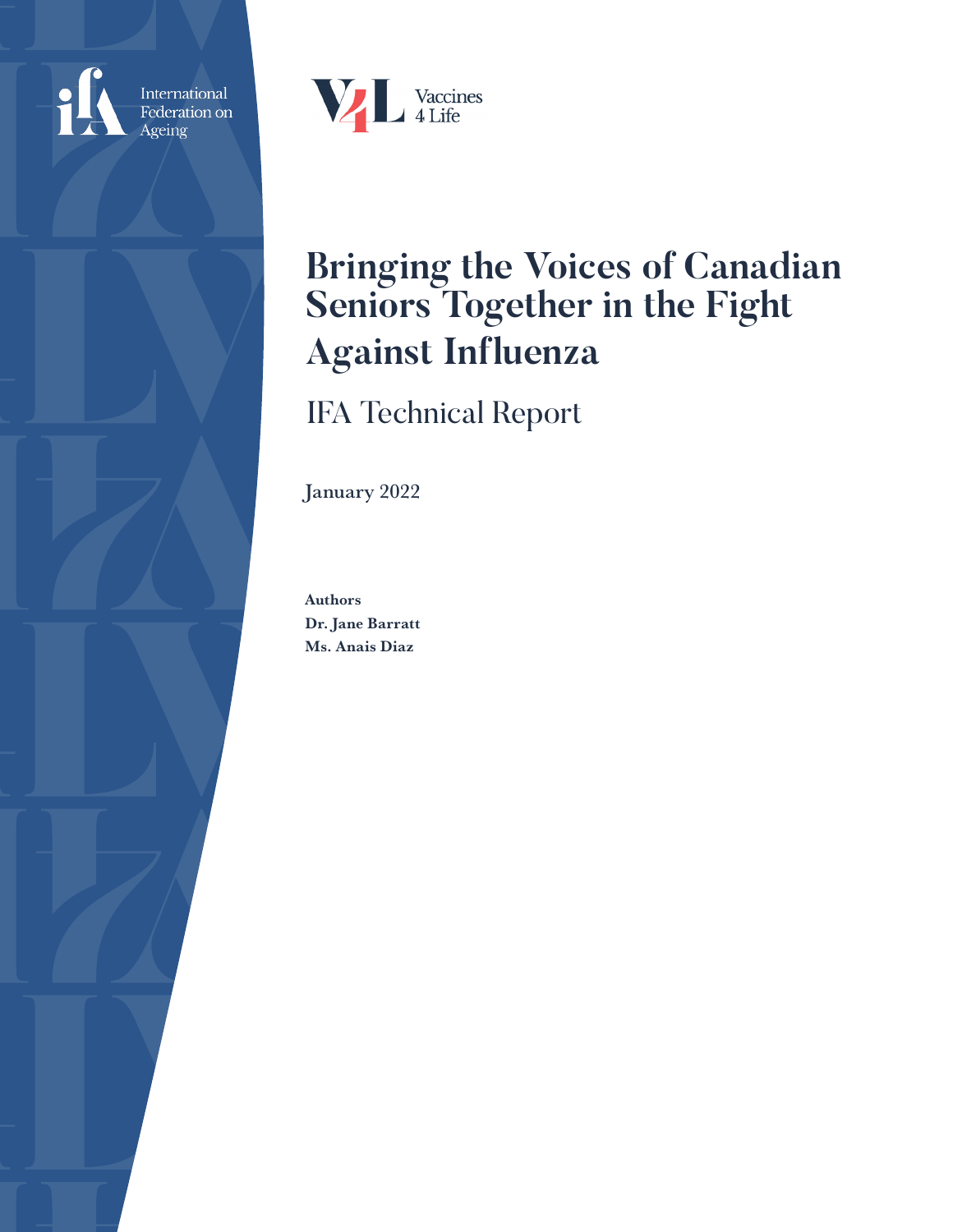# **Contents**

| Introduction                                                               | 1                        |
|----------------------------------------------------------------------------|--------------------------|
| Threat of Influenza                                                        | 1                        |
| Purpose                                                                    | 1                        |
| Findings of the Literature Review                                          | 2                        |
| Perceived Risk and Severity of Influenza                                   | $\overline{2}$           |
| Self-Appraised Health and Ageist Attitudes<br><b>Amongst Older Persons</b> | 2                        |
| Attitudes and Beliefs About the Severity of<br>Influenza                   | 2                        |
| <b>Beliefs on Vaccine Effectiveness</b>                                    | 3                        |
| <b>Vaccination Gateways</b>                                                | 3                        |
| Access                                                                     | 3                        |
| <b>Cultural and Languages Barriers</b>                                     | 3                        |
| <b>Health Professional Influences</b>                                      | $\overline{\mathcal{A}}$ |
| <b>At-Risk Populations</b>                                                 | 4                        |
| <b>Survey Methods</b>                                                      | 5                        |
| Findings                                                                   | 5                        |
| Perceived Risk and Severity of Influenza                                   |                          |
| Self-Appraised Health and Ageist Attitudes<br><b>Amongst Older Persons</b> | 5                        |
| Attitudes and Beliefs About the Severity of<br>Influenza                   | 5                        |
| Influence of COVID-19 on Influenza Vaccination Behavior                    | 6                        |
| <b>Access to Vaccination</b>                                               | 6                        |
| Accessibility: Transportation and Mobility                                 | 6                        |
| Cultural and Language Barriers                                             | 7                        |
| Health Professional Influencers and External<br><b>Influences</b>          | 7                        |
| Health Professional Influences                                             | 7                        |
| Sources of Information                                                     | 7                        |
| National Advisory Committee on Immunization                                | 7                        |
| Perceptions on Policy                                                      | 8                        |
| Recommendations                                                            | 8                        |
| Conclusions                                                                | 9                        |
| Acknowledgements                                                           | 9                        |
| References                                                                 | 10                       |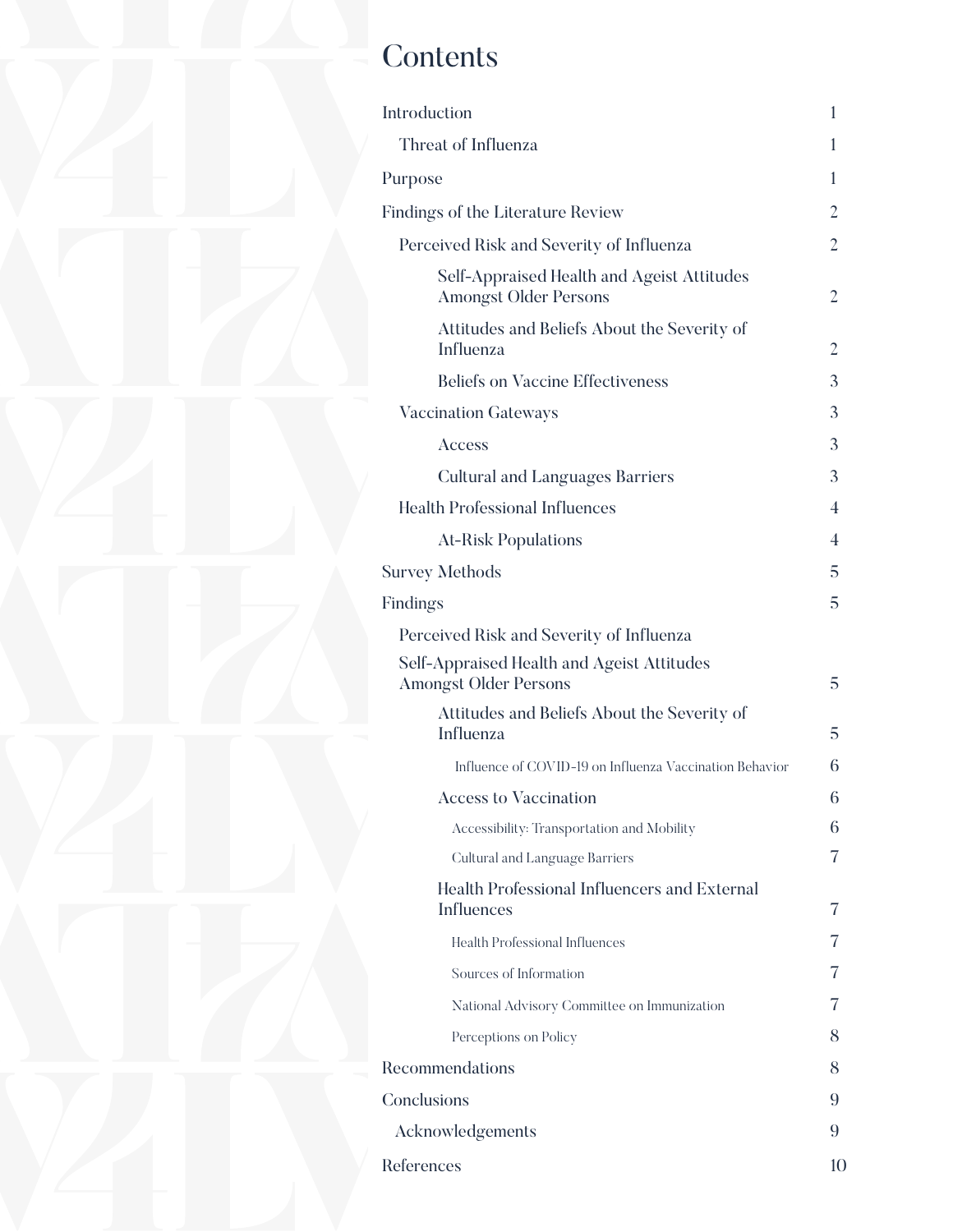# <span id="page-2-0"></span>Introduction

In Canada, the ageing population is constantly growing, the number of persons aged 65 years and over is 6.8 m[i](#page-11-0)llion as of July 2020. By 2036 projections suggest there will be between 9.9 to 10.9 million older people, representing some 23% of the total population<sup>[ii](#page-11-0)</sup>. As the population continues to age so does the likelihood of increased burden of disease and pressures on the health and social care systems.

Healthy ageing is the process of developing and maintaining the functional ability that enables wellbeing into older age<sup>ii</sup>. Health promotion and prevention as part of a comprehensive public health plan is essential to provide opportunities for older persons to maintain their functional ability and be able to meet their basic needs, learn, grow, and make decisions while remaining mobile and contributing to society<sup>iy</sup>. An important preventative action to support the process of healthy ageing is immunization.

Parallel to the process of ageing and the importance of ensuring healthy ageing is the increasing vulnerability of individuals with noncommunicable diseases (NCDs). NCDs include cardiovascular diseases, cancer, and chronic respiratory diseases putting individuals with these conditions at higher risk of complications from vaccine preventable diseases. Ageing populations, combined with the rise in Canadians with NCDs that require complex health management, are driving an unprecedented demand for health and social care.

## **Threat of Influenza**

Influenza in Canada is one of the top ten causes of hospitalization and deat[hv](#page-11-0) . Despite common misconceptions, healthy people of all ages can often have severe febrile illness from seasonal influenza<sup>[vi](#page-11-0)</sup>. There is, however, a growing proportion of the general population such as older persons, people with underlying health conditions and those with lifestyle risk factors such as drinking and smoking that are especially at risk of serious complications, an exacerbation of underlying health conditions, and or flu related death. Individuals that consider themselves 'healthy' are also at-risk for suffering from the short-term and long-term effects of influenza and should also be aware of the importance of immunization. While the risks to the health of older persons from influenza are well-known<sup>vii</sup>, the voices of Canadian seniors are largely absent from policy that would result in improved coverage.

Seasonal influenza vaccination is important to reduce the risk of flu illnesses, hospitalizations, and the risk of flu-related death. Immunize Canada estimates that influenza vaccines reduce 40% of all hospitalizations related to the illness[viii.](#page-11-0) To ensure that at-risk populations including older persons are protected against more severe cases of influenza vaccination needs to be equitable and safeguarded across Canada.

The National Advisory Committee on Immunization (NACI) sets a target of 80% for influenza immunization, but rates remain between 62% to 64% every year<sup>ix</sup>. In Canada, it is the provincial governments that have the jurisdictional responsibility for procurement and distribution of vaccines. Unfortunately, the non-harmonized approach is less than ideal and results in not only confusion for Canadians but a disparate pattern of influenza vaccination coverage across the nation. Therefore, it is fundamental to bring the voices of Canadian seniors together in the fight against influenza to understand what specific barriers they are facing to then advocate for policy change.

## Purpose

The goal of the International Federation on Ageing (IFA) is to improve the uptake rates of adult vaccination. The study entitled *Bringing the Voices of Canadian Seniors Together in the Fight Against Influenza*, contributes to this goal, and collected real world evidence of barriers to influenza vaccination faced by seniors across Canada. The project aims to help build the capacity of patient and senior's organizations to improve influenza vaccination coverage.

The study explores the perspectives of Canadian seniors on influenza and influenza vaccination through a systematic literature review and survey to identify the barriers to vaccination including misconceptions about the perceived risk and severity of influenza, vaccination gateways and health professional influences.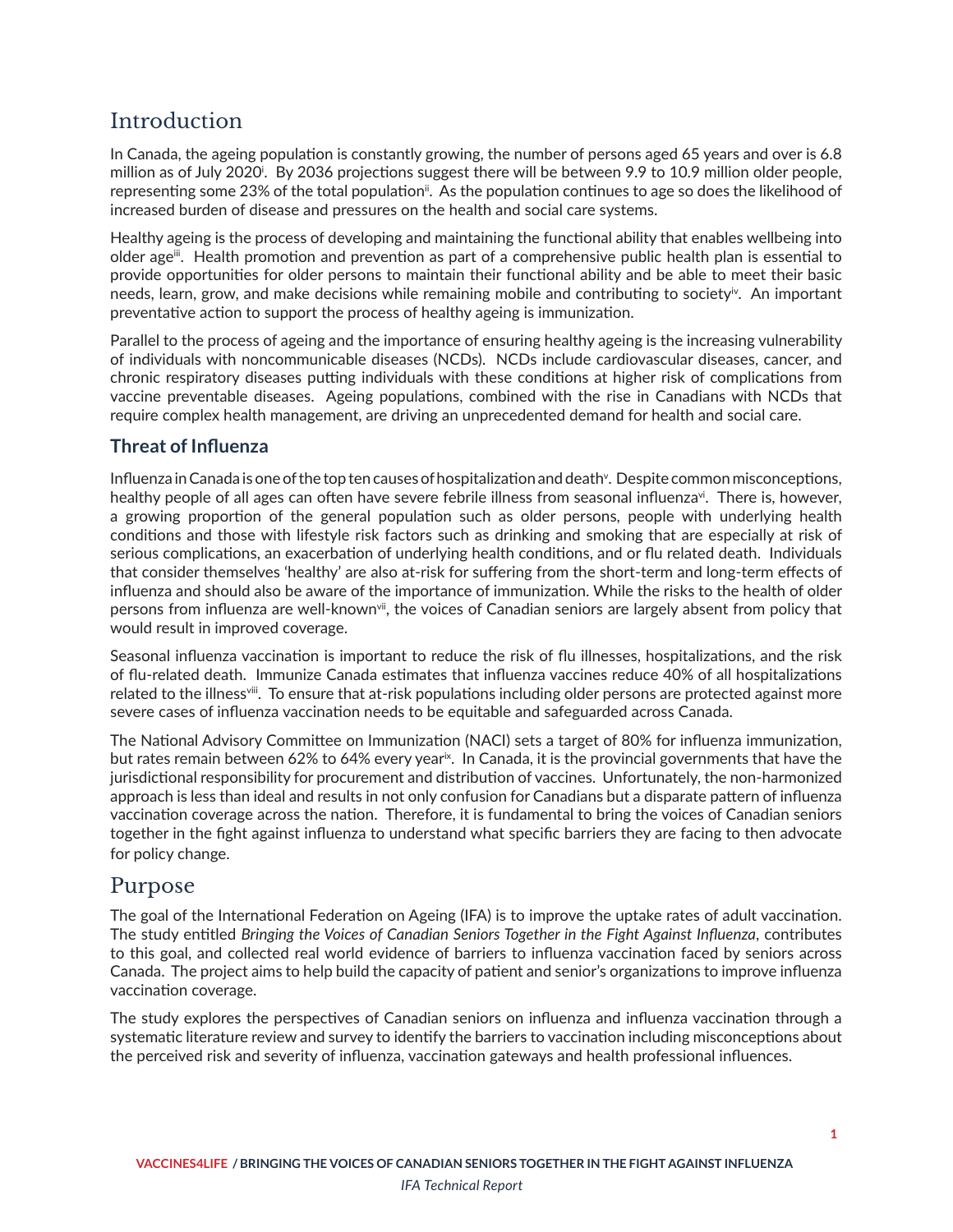# <span id="page-3-0"></span>Findings of the Literature Review

Conducting a systematic literature review on factors affecting adult vaccination as perceived by older Canadians is an important step to informing more effective policy. Overall, the current literature in this field is limited to self-appraised health status, vaccination gateways, and health professional influences, which in and of itself is an important finding.

The Canadian secondary literature ranges from 2002 to 2019 in journals such as the *Canadian Journal on Ageing, BMC Public Health, and Human Vaccines and Immunotherapeutics*. To further inform the literature and subsequent survey several global and country studies (1998 to 2015) that considered barriers to influenza vaccination amongst older persons (United States, Portugal, Spain, and United Kingdom) were reviewed. The literature review is limited in that the sources reviewed are not all recent, but nonetheless are relevant to the barriers continuously experienced by older persons.

## **Perceived Risk and Severity of Influenza**

The vaccination behavior of individuals and populations is a complex process. One of the factors influencing decision making is perceived risk and severity of influenza which is based on self-appraised health, attitudes and beliefs towards the vaccine and beliefs of vaccine effectiveness. The interrelationship of these factors helps inform a person's decision about whether to be vaccinated or not and provides a sense of the potential population impact on health systems.

## *Self-Appraised Health and Ageist Attitudes Amongst Older Persons*

Self-appraised health status is an important factor affecting adult vaccination. Nagata et al (2011) confirmed the link between 'health' as perceived by older persons and its role in vaccination behavior. For some older persons 'health' represented the absence of medical conditions. This understanding of 'health' was attributed to a cultural norm<sup>[x](#page-11-0)</sup>.

To have effective influenza campaigns they must target and dismantle misconceptions of 'health' amongst older persons. In fact, the World Health Organization definition of "health is a state of complete physical, mental and social well-being and not merely the absence of disease or infirmity.["xi](#page-11-0) Influenza is a contagious respiratory illness caused by the influenza viruses that infect the nose, throat, and sometimes the lungs. Influenza can have short-term and long-term consequences for both at-risk individuals and even those considered 'healthy'. However, for those with a weakened immunity, a natural response with age, and those with chronic conditions mild to severe illness can at times lead to death. Vaccination across life needs to be reinforced and a clearer effort to dismantle beliefs about health need to be undertaken. This misconception and self-appraised health status amongst individuals must be targeted to improve vaccination uptake across communities.

Self-appraised health status is also believed to be related to ageist beliefs by older persons. A qualitative study by Evans et al (2007) found that many patients did not think of themselves as being old and as such, being 65 years of age did not mean they should or needed to be vaccinated<sup>xii</sup>. Some participants reported that advertising calling for those in older age groups was ageist. A further belief was that the absence of an underlying health condition was associated with good health and minimized serious risk<sup>xiii</sup>. Findings suggest there is a misconception about self-perceived health and the possible impacts of influenza on healthy older people. Furthermore, ageism is not only evident when examining misconceptions of health, but the pervasiveness of ageism as emphasized in the WHO Global report on ageism indicates that it is also embedded in how older persons view themselves<sup>[xiv](#page-11-0)</sup>. These recent findings are important in the development of future public health immunization campaigns.

## *Attitudes and Beliefs About the Severity of Influenza*

The literature clearly demonstrates that influenza vaccination is tied to attitudes and beliefs that manifest in 'knowledge'. A 2019 Canadian survey found that 90.8% of respondents knew who was at higher risk of influenza related health complications<sup>xy</sup>. One of the most common reasons for non-vaccination was the belief that this infectious disease was not severe, or the vaccine was not effective. Those who had been previously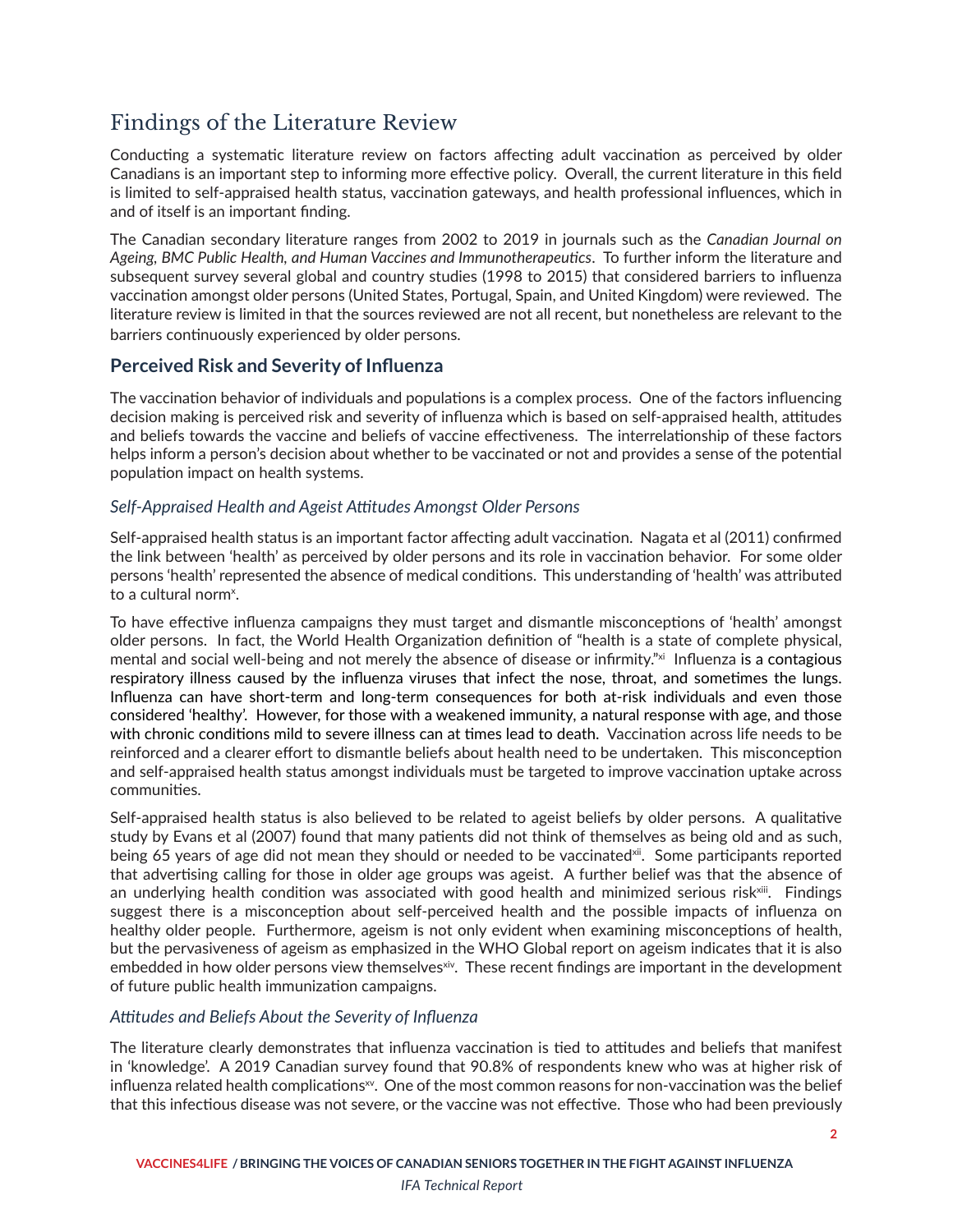<span id="page-4-0"></span>vaccinated had a greater understanding of the serious complications and were more likely to be vaccinated annually<sup>xvi</sup>. Findings from numerous studies indicate that individuals who are routinely vaccinated for influenza understand the symptoms of influenza. This sheds light on the importance of misinformation and targeted messaging debunking misconceptions especially in individuals who are not routinely vaccinatedxviixviixixxxxxi.

The relationship between health literacy and vaccination has been investigated only to a limited extent. The term 'vaccine literacy' considers health literacy from the perspective of vaccine attitudes and hesitancy to better define and understand the main determinants of vaccine uptake. It was the source of a systematic literature review by Lorini et al in 2018, that found vaccine hesitancy or acceptance was influenced by country, age, and type of vaccine<sup>[xxii](#page-12-0)</sup>. The literature review found that the relationship between health literacy and vaccination was driven by risk perceptions and by the likelihood of getting sick from the vaccine prevented diseas[exxiii.](#page-12-0) The countries examined in the literature review were the United States, India, the Netherlands, and Israel. Furthermore, the review suggests that vaccine hesitancy is culturally specific and influenced by many factors apart from health literacy and culture must be considered when developing targeted resources around influenza and influenza vaccination.

## *Beliefs on Vaccine Effectiveness*

Understanding perceived risk and severity is related to the views and opinions of influenza vaccine effectiveness in population groups. Ward and Draper (2007) through a literature review in the United Kingdom found that older persons have concerns that the vaccine may not be effective, can cause the influenza illness and is not safe<sup>xxiv</sup>. These misconceptions can then influence vaccination behavior and is a possible reason for nonvaccination.

A Canadian study in 2018 analyzed data from the 2015-2016 Influenza Immunization Coverage Survey to understand determinants of non-vaccination for seasonal influenza. The most common reported reason for non-vaccination was a lack of belief in vaccine effectiveness even among individuals who were considered high-risk<sup>[xxv](#page-12-0)</sup>. The belief in vaccine effectiveness appears to be associated with the potential cost of vaccines to the consumer (in Canada). Overall, Canadians were less likely to opt for adult vaccines if there was an additional cost<sup>[xxvi](#page-12-0)</sup>. Even when the health complications of influenza were outlined it was evident that the price of a vaccine had an impact on behavior.

## **Vaccination Gateways**

Vaccination gateways refers to the place or entry point to be vaccinated such as the pharmacy or General Practitioner (GP) surgery. For older persons in particular there are many personal and environmental factors that may make it difficult to be vaccinated including their mobility or no access to a vaccination center, inadequate transportation, and cultural and language barriers. All these factors are situational and specific but must be addressed through consistent and sometimes innovative approaches to increase access to vaccination.

### *Access*

Access and affordability are concerns among older persons and was the focus of a literature review by Eilers et al (2014). Inadequate mobility or transportation for influenza vaccination and waiting times at the clinic were three key areas that may impact being vaccinated beyond that of self-appraised health status and beliefs about vaccination<sup>[xxvii](#page-12-0)</sup>. Furthermore, a report by CanAGE found that every province and territory needed to make immediate enhancements to the way vaccines are procured and delivered x viii.

Access and vaccination uptake was addressed in a study that evaluated the impact of pharmacists as additional immunizers in Nova Scotia. Researchers found a unique set of barriers in rural settings and coverage rates increased when pharmacists were additional immunizers<sup>xxix</sup>.

### *Cultural and Language Barriers*

Alongside the physical barriers to accessing vaccination portals culture and language play an important role. The Canadian ageing population is heterogenous with ethno-cultural variations through which the design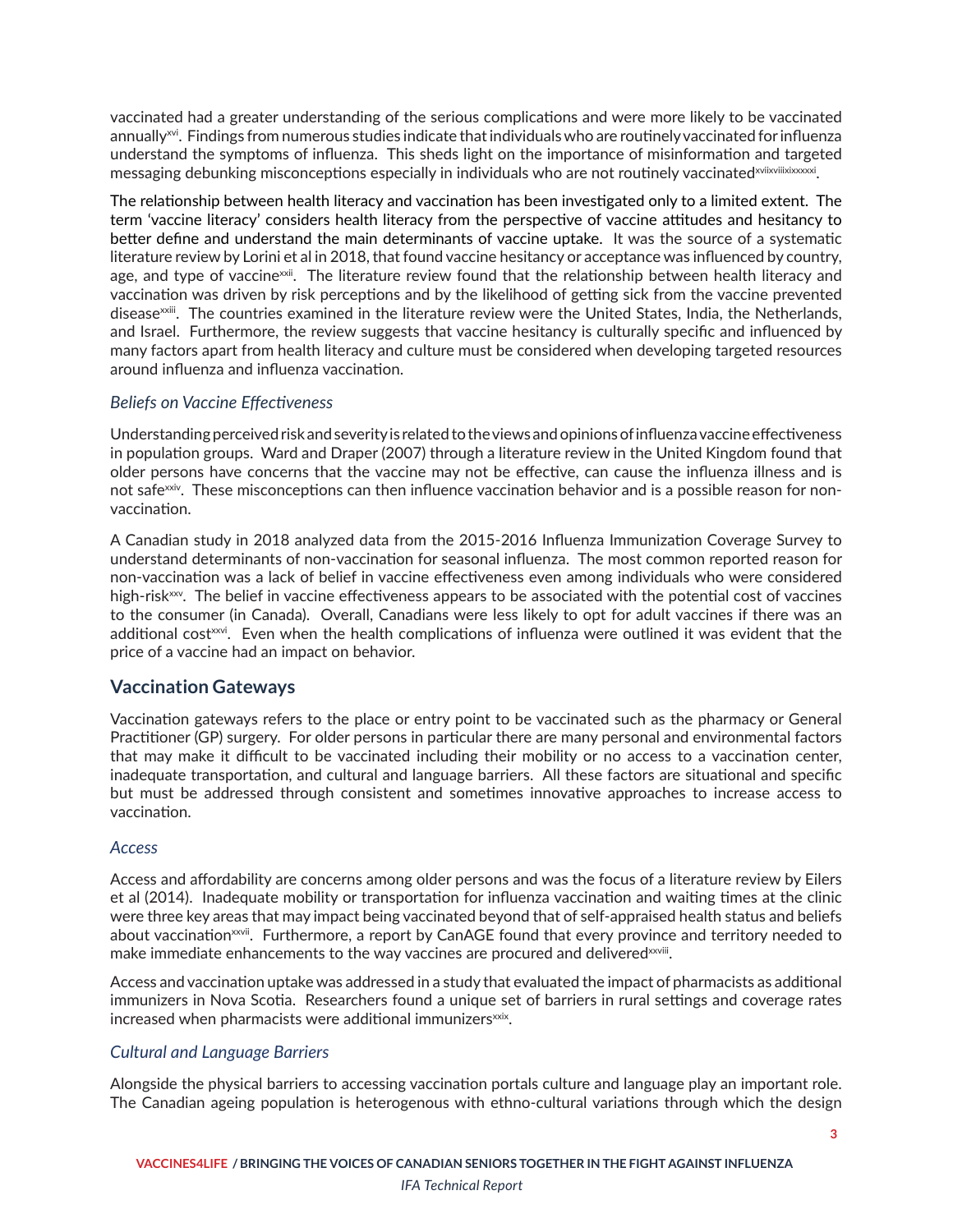<span id="page-5-0"></span>of policies, programs and services to promote adult vaccination must be viewed. Shooshtari, et al (2020) examined how healthy ageing is defined in various ethno-cultural backgrounds and concluded that there are varying perceptions on what constitutes healthy ageing. They concluded that policy and practices must take into consideration cultural nuances [xxx](#page-12-0).

Pearson et al (2011) analyzed language as a barrier to receiving influenza vaccination among older persons. Individuals solely speaking Spanish were found to have a lower vaccination rate as opposed to those who were comfortable with English speaking health care providers<sup>xxxi</sup>. Much earlier Rangel et al (1998) found that English language proficiency was an indicator of vaccination<sup>[xxxii](#page-12-0)</sup>. The studies suggest the importance of recognizing culture and language when addressing adult influenza vaccination.

## **Health Professional Influences**

Numerous studies, report that health professionals are influential in the health-related decisions of patients and consumers – this also includes vaccination.

McIntyre, Zecevic and Diachun (2014) in an Ontario based study identified three moderators that influenced decisions namely general practitioners, intimate relationships, and fear of adverse events[xxxiii.](#page-13-0) These findings are complemented by a community survey that found non-vaccination was due in part to the lack of advice from nurses and doctors. Individuals with a chronic illness or in poorer health were more likely to be immunized as well as those advised by a doctor or nurs[exxxiv](#page-13-0). Interestingly, respondents were both influenced by their doctors and reminders for follow up on appointments, to reinforce the importance of adult immunization.

Similarly, findings from a cross-sectional survey on the views of older people and influenza vaccine uptake found that health workers and information they conveyed through face-to-face meetings, reminder letters or telephone contact  $\alpha x$  had a positive influence on the decision to be vaccinated. Improved vaccination uptake rates in older populations were associated with the relationship with a doctor or nurse who was able to explain possible side effects of vaccines. Interestingly, 67% of unvaccinated individuals reported being influenced by national advertising campaigns<sup>xxxvi</sup>. These findings suggest that although public health messages and campaigns are important the guidance of health professionals are often critical in informing the decision to be vaccinated.

Uniformly, the literature emphasizes the essential role of health care professionals in advocating for and explaining the importance of vaccination and reinforcing through reminders timely vaccination. While certain assumptions could be made of these findings in the context of the Canadian landscape concerning the role of health care professionals, vaccination, and older people this is insufficient to drive effective policy and will be further discussed in the survey findings.

### *At-Risk Populations*

In Canada, As the population continues to age so does the likelihood of increased burden of disease and pressures on the health and social care systems. Parallel to the process of ageing is the increased prevalence of those with noncommunicable diseases (NCDs) including cardiovascular diseases, cancer, and chronic respiratory diseases. Ageing populations, combined with the risk of NCDs require complex health management and their health is pivotal to ensure that the health and social care system is not burdened.

Understanding the possible barriers to vaccination in at-risk individuals defined by NACI, older people and those with chronic underlying conditions is essential due to the increased probability of severe cases of influenza.

A study undertaken to understand the beliefs and attitudes towards the influenza vaccine in high-risk individuals in Portugal found that respondents do not consider themselves susceptible to the flu. There was a strong belief amongst non-vaccinated individuals that influenza can be prevented in other ways apart from the vaccine. In addition, there was also a lack of understanding among high-risk individuals that the flu could exacerbate underlying health conditions<sup>xxxvii</sup>.

A study in Spain found that the presence of major chronic conditions in persons aged 65 years and over was not associated with adherence to vaccination, yet findings suggested primary care physicians play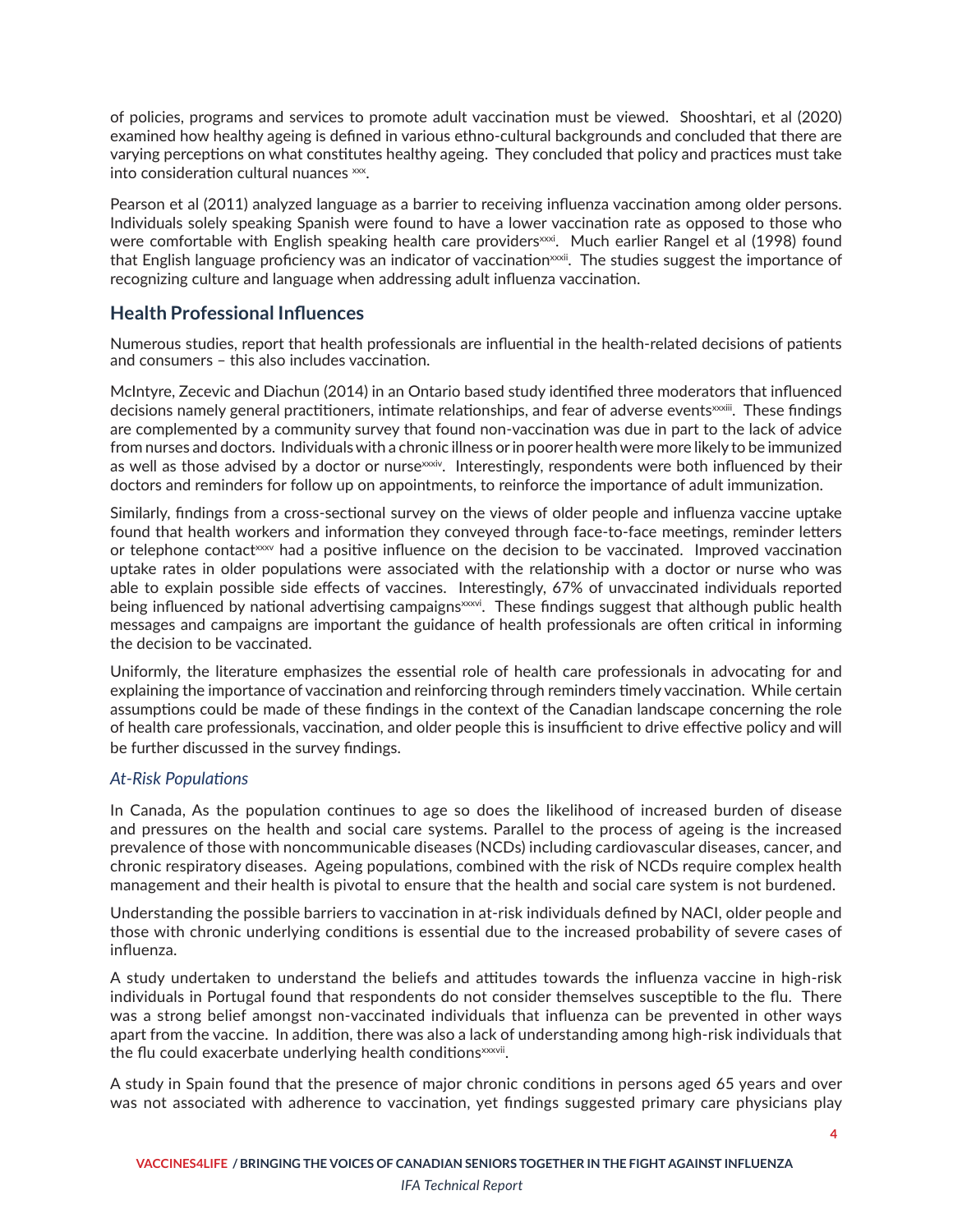<span id="page-6-0"></span>a large role in the vaccination decision making process for at risk individuals.<sup>[xxxviii](#page-13-0)</sup> While the focus was limited to the community of Navarre in Spain it does once again reinforce the influence that doctors may have amongst older persons with underlying health conditions and the value of conversations between individuals and health providers.

Experts recommend that both GPs and medical subspecialists play an active role in recommending influenza in older and high-risk patients<sup>xxxix</sup>. As can be seen, influenza vaccination is not only important to reduce the potential effects of influenza, but health specialists need to emphasize the importance on health in reducing cardiac disease and other severe long-term complications in all their patients and individuals.

Research on at-risk adult populations in Canada and patterns of vaccination is limited, as are the voices of Canadian seniors in informing vaccine policy. The lack of insight into the vaccination behavior of older people and those with underlying conditions is potentially compromised in the equitable access and delivery of vaccines to those most in need.

## Survey Methods

The voices of Canadians are largely absent from policy yet essential to improving adult influenza vaccination rates across Canada. For this reason, *Bringing the Voices of Canadian Seniors Together in the Fight Against Influenza* used quantitative methods to examine the barriers to adult vaccination amongst older persons in Canada.

Survey questions were informed by findings from the systematic literature review and sought to gather new data about older persons' knowledge, views, perceptions of adult influenza vaccination, where they obtained their health information from and whether they understood the difference between influenza vaccines and COVID-19 vaccines. No prior knowledge was necessary for completion of the survey and the pre-screening questions ensured that individuals were part of an at-risk population.

Patient, advocacy, and senior's organizations were the main channels for survey dissemination. Organizations interested in distributing the survey shared a link to access an electronic questionnaire. Participation was voluntary and no personal information was stored for confidentiality reasons. The survey was available for one month electronically to ensure adequate time for response.

# Findings

## **Perceived Risk and Severity of Influenza**

## **Self-Appraised Health and Ageist Attitudes Amongst Older Persons**

Self-appraised health varied amongst respondents depending upon their vaccination status (83% vaccinated against influenza, 17% not vaccinated). The majority of those not vaccinated reported that the vaccine was not necessary to their health (64%) and that they (17%) were 'healthy.' Some believe that with healthy living and a good diet there was a reduced risk of severe cases of influenza. Surprisingly, 18% are not routinely immunized against influenza.

Consistent with the literature review these findings confirm that vaccination behavior is influenced by selfappraised health. Individuals who are routinely vaccinated against influenza have a higher awareness of the weaker immunity associated with age and this does not alter with being or feeling healthy.

It is important that messaging and influenza campaigns reinforce the importance of life-course immunization and that despite considering yourself 'healthy' influenza can have long-term impacts.

### *Attitudes and Beliefs About the Severity of Influenza*

The beliefs and attitudes manifest in a person's knowledge informs and to some degree impacts decisions about vaccines and vaccination.

The perception of 'risk' that influenza poses to older adults and those with underlying health conditions is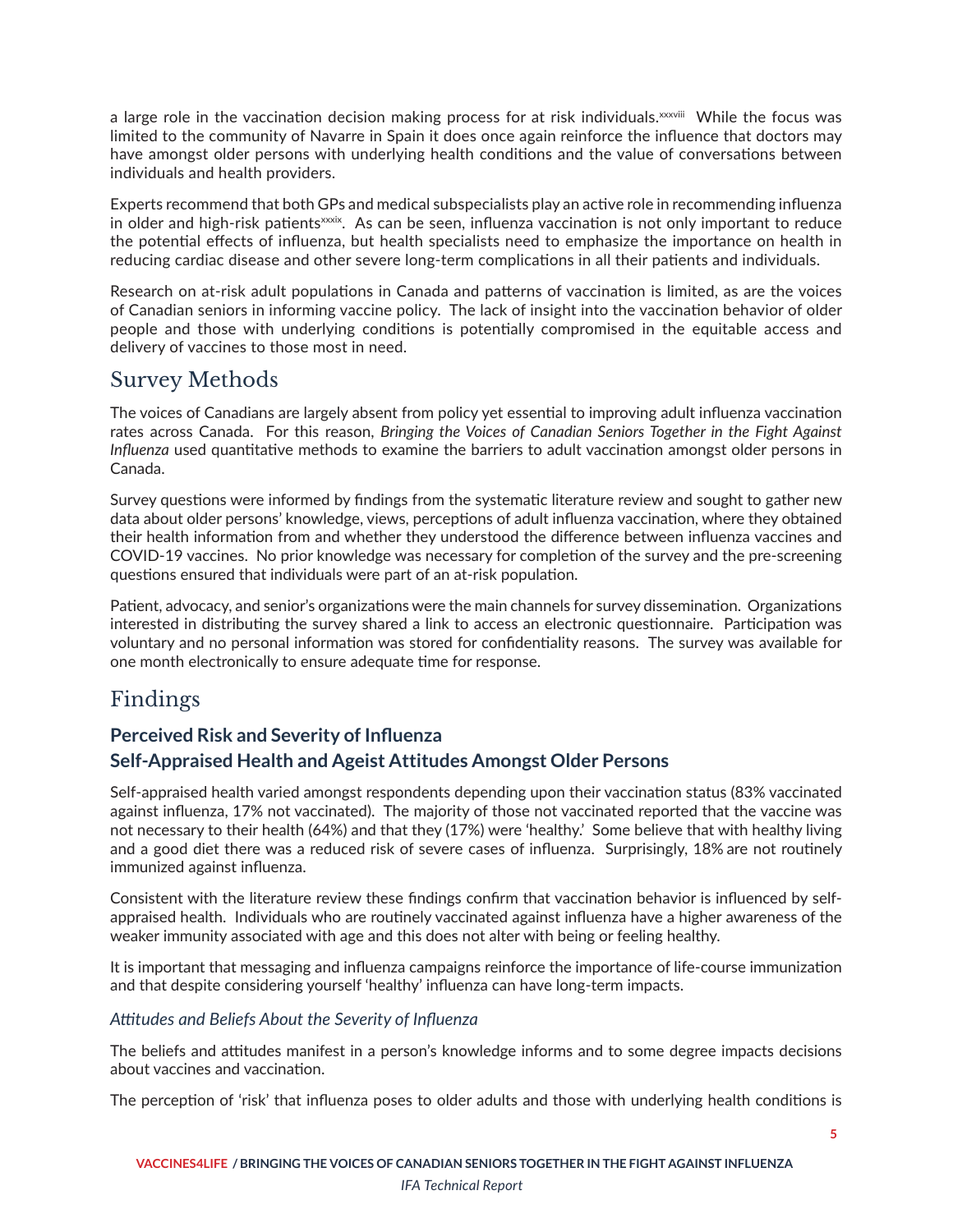a potential barrier to being immunized against influenza. Forty-two per cent of those surveyed reported understanding the possible consequences of influenza to their health which was the reason for vaccination. Only 15% received an annual influenza shot because they had an underlying health condition and understood the heightened risks of serious complications.

Thosesurveyedwho werenotvaccinatedappearedtohavea poorawarenessofvaccinesand / orunderstanding of the health outcomes associated with influenza: 18% believed that the vaccine causes influenza-like symptoms, a similar proportion (18%) felt that they did not know enough about influenza vaccines; and a further 18% were unsure why they were not vaccinated. These findings suggest that some non-vaccinated individuals do not understand the risk of influenza to their health and possible long-term impacts.

In general, there was a sound understanding of the short-term symptoms of influenza: fever (93%), body aches (89%), fatigue (86%), headache (82%), cough (69%), runny or stuffy nose (68%), and sore throat (67%). Diarrhea and vomiting (40%) was the symptom least identified as being associated with influenza. Overall respondents demonstrated a strong understanding of influenza symptoms.

In terms of knowledge about the long-term consequences of influenza 75% of respondents identified pneumonia, and over 50% indicated death. Other consequences identified were 36% sinus and ear infections, 35% inflammation of the heart, 35% brain or muscle tissues, 12% heart attack, 7% worsening of chronic health conditions.

While the knowledge of short versus long term consequences of influenza varied there appears to be a relatively poorer understanding of the serious functional impact of influenza over an extended period of time. This statement is illustrated by the finding that 43% of respondents suffered from an underlying health condition but only 7% believed that influenza could worsen chronic health conditions.

There is a clear need to develop messageswithin an array of educational resources that explains the symptoms as well as the long-term consequences of influenza to at risk populations. Influenza must be recognized as distinct from a cold or mild infection, but an illness with various and deadly consequences to health.

#### *Influence of COVID-19 on Influenza Vaccination Behavior*

Vaccination behavior in the 2020-2021 influenza season appeared to be influenced by the COVID-19 pandemic. Some respondents on being prompted to have the influenza vaccine in the midst of the pandemic did so as a matter of routine practice.

A large proportion of respondents who did not have the influenza vaccine (64%) believed it was not necessary because movement outside the home was restricted, and there were additional protective precautions such as masks and hand sanitizer. Ten percent reported that the COVID-19 vaccine would protect against influenza and 22% were unsure. This is significant because it suggests that the COVID-19 pandemic has influenced influenza vaccination behavior.

The misperception that COVID-19 vaccines provide protection against influenza vaccines suggests again that individual's knowledge and understanding of the importance of influenza needs to be improved. To overcome barriers of knowledge and misconceptions developing targeted public health campaigns and educational resources is key to improving adult influenza rates across Canada.

### *Access to Vaccination*

Barriers to being vaccinated are many but in the context of understanding those specific to Canadian seniors, they include issues of transportation and mobility, and cultural and language barriers. Although, the survey findings did not find a strong significance of these barriers, they are still evident and could be influencing a larger proportion of the Canadian population.

#### *Accessibility: Transportation and Mobility*

Only 9% of those surveyed reported distance to the point of vaccination as a factor in being able to be vaccinated in a timely manner. These findings may also reflect where respondents live, their level of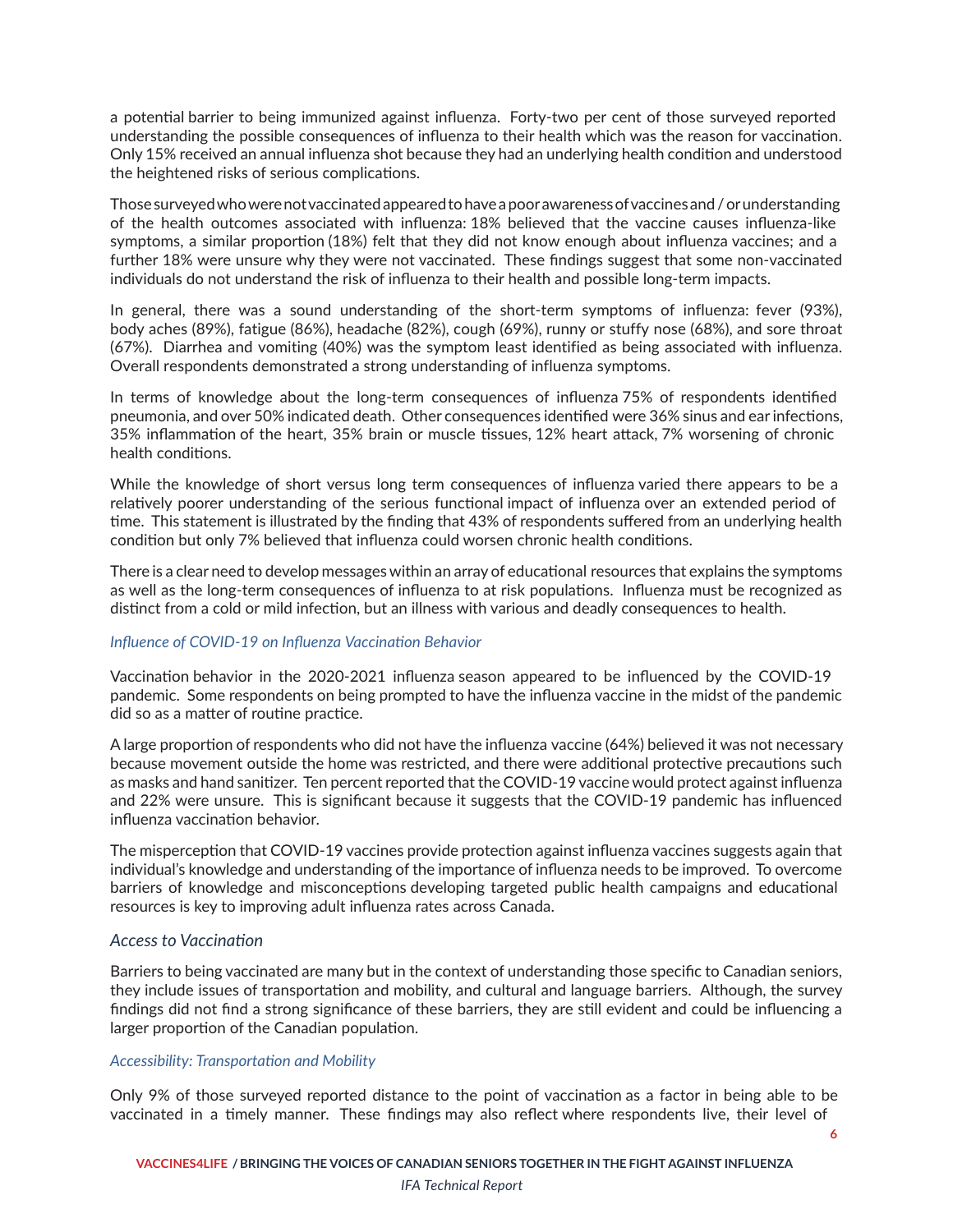independence and the ability for pharmacists to administer vaccines. Forty-six per cent lived in urban areas, 35% in a suburb and 18% in a rural area and almost all (95%) attended health related appointments alone.

Almost all respondents (97%) had knowledge of where influenza vaccines are administered and for that smaller population where distance is a barrier or public transportation complex and lengthy multiple access points is essential.

#### *Cultural and Language Barriers*

Alongside the physical barriers to accessing vaccination portals there are both cultural and language factors influencing behavior. A small proportion of those not vaccinated were not comfortable receiving the vaccine with an English-speaking health professional. Considering that nearly 25% of the total population in Canada identify themselves as a visible minority group health care professionals who can communicate in different languages is vitally important to building trust and confidence in the broader population.

As the Canadian population continues to age the heterogenous and ethnocultural variations represented in the ageing population also increase. Vaccination portals could be increased by offering services for seasonal influenza vaccination at cultural specific community centres.

#### *Health Professional Influencers and External Influences*

#### *Health Professional Influences*

Health care professionals are known through numerous studies and findings from the literature review to have an influence on decisions made to vaccinate. Most respondents (81%) obtain information about influenza vaccines from health care professionals including physicians, nurses, and pharmacists. Building honest and respectful relationships with consumers is vital especially if there are concerns about vaccine safety or misconceptions about the benefits and risks of vaccinations.

Health care professionals (including specialists responsible for the care and management of Canadians with underlying medical conditions) can be champions for adult influenza vaccination.

#### *Sources of Information*

Understanding where information about influenza vaccines and vaccination is obtained is key to developing effective public health campaigns to reach the greatest number of individuals.

After health care professionals nearly half (49%) of Canadians surveyed gained information from a provincial public health website (49%) and some 22% also accessed the NACI site. Information is best sourced from face-to-face conversations, as well as a number of websites, therefore, it is critical to have a level of accuracy, consistency and facts which are meaningful on which to make decisions.

#### *National Advisory Committee on Immunization*

NACI makes recommendations for the use of current vaccines or newly approved for use in humans in Canada, including the identification of groups at risk for vaccine-preventable diseases for whom vaccination should be targeted. Over half of those surveyed (52%) were aware that NACI recommendations included Canadian seniors, but the findings suggest that most did not view being 'older' as being more at-risk of serious complications from vaccine preventable diseases such as influenza.

Comparing the NACI recommendations and the provincial recommendation 81% of respondents were not sure there were differences and 16% believed they were the same. The provincial government responsibilities for not only population-based vaccine recommendations but also procurement and management of the endto-end campaign to drive influenza (and other) vaccinations is not well understood by the general public including those surveyed.

**7** It is important that all Canadians are provided with or directed to information that is specific to the province in which they reside, and public health messaging target and distributed through channels that are reliable and accessible.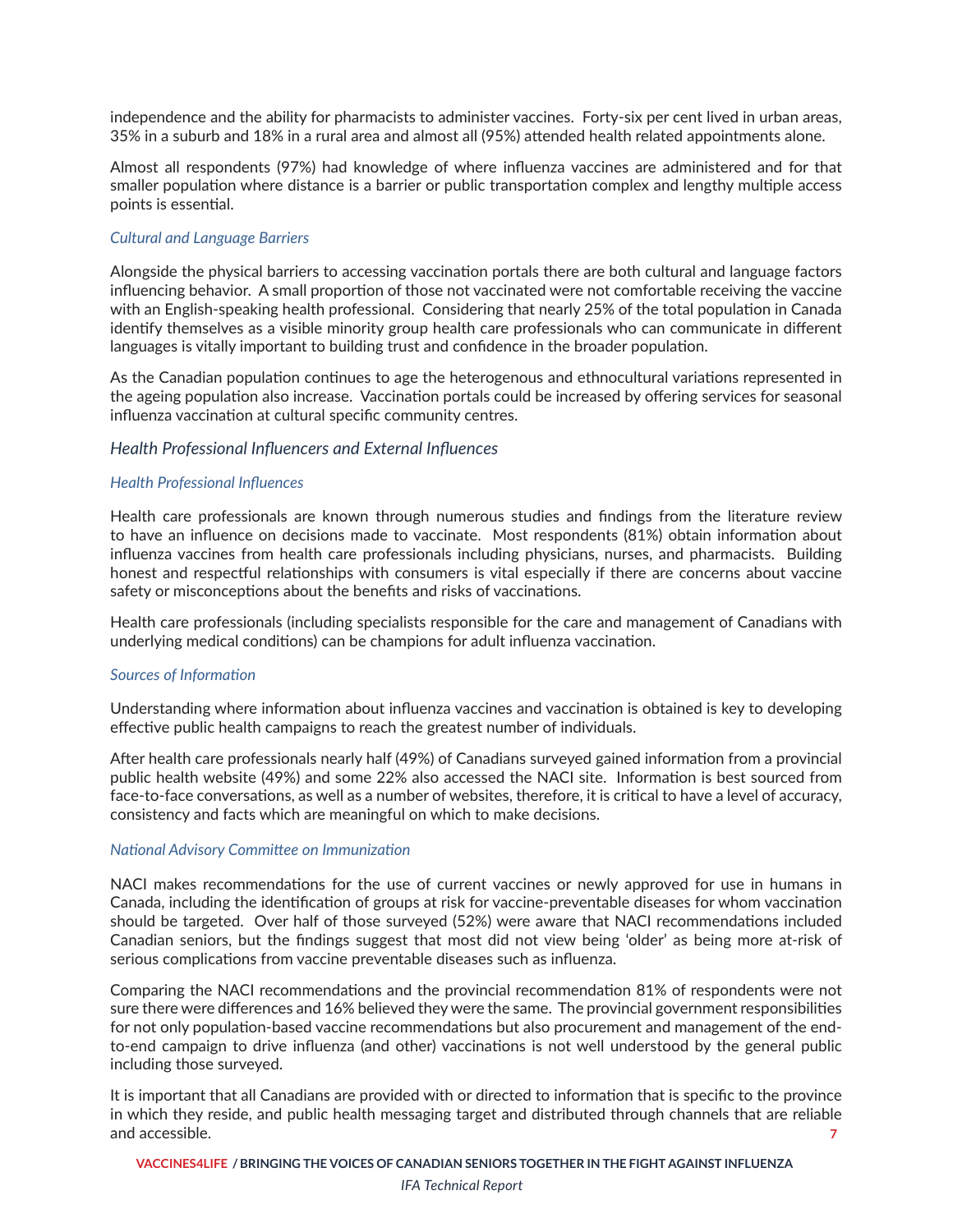#### <span id="page-9-0"></span>*Perceptions on Policy*

In contrast to older industrialized countries with a single harmonized countrywide schedule Canada has a system in which each province and territory defines its own schedule. Professional associations have called for change to rectify the decades-old inequity to improve the health and safety of all Canadians, but the resistance remains.

This lack of unified policy often leaves consumers confused as to what vaccines are available to them and at what cost and where are they administered. For example, standard dose influenza vaccines are available free of cost for at-risk individuals across provinces, yet the availability of enhanced vaccines are offered only in some provinces and in others at an additional cost.

The overwhelming majority of respondents (82%) believe that vaccine effectiveness should be prioritized by their provincial government which speaks to lives placed at risk in some provinces when older people have to pay out-of-pocket to have the NACI recommended vaccines.

The health of all Canadians must be a priority to both federal and provincial governments to ensure fairness and equity to all.

## Recommendations

Although vaccination is one of the most effective public health interventions of modern times against infectious diseases, influenza immunization rates among Canadian seniors are consistently below the National Advisory Committee Immunization target of 80%<sup>x/</sup>.

The views of Canadian seniors are aligned and reflect the substantive literature review concerning barriers and perceptions regarding influenza vaccination. It is only through a collaborative sustained and targeted approach with clear and measurable actions that influenza rates of older Canadians will improve and potentially into less burden on the health and social care systems.

Based on the findings of the IFA has compiled the following recommendations:

- 1. Prioritization and implementation of a life-course approach to immunization as a key pillar of expanded prevention strategies will save lives of all Canadians and most especially help maintain and improve the health and well-being of those who are highest risk including seniors.
- 2. The confluence of the aggressive coronavirus pandemic which has led to the 'lockdowns' and isolation of those most vulnerable and the influenza season has created a dangerous cocktail for the development of accurate, timely and targeted public health messages. There is evidence "message confusion" which must be addressed by all levels of government in a way that reaches the most atrisk populations.
- 3. Influenza immunization campaigns (message content, format, and distribution channels) must consider the varying social determinants of the at-risk populations in their development, monitoring and evaluation. These must be accessible to civil society in a way that conveys them as champions.
- 4. Reliable up-to-date evidence-based information on influenza and influenza vaccination must be consistent and accessible through various professional groups and channels including specialists such as diabetologist, cardiologist, respirologists whose patient populations represent those at high risk of life altering complications.
- 5. Existing and innovative new infrastructure for immunization must go beyond the traditional pathways to facilitate and increase access to influenza vaccination services, including but not limited to pharmacies and other appropriate facilities including primary healthcare.
- 6. Health promotion and prevention requires collective efforts across sectors and disciplines. Given the overarching goal of patient and seniors organization a platform of knowledge sharing, and exchange should be established to routinely discuss strategies to actively work against the spread of misinformation.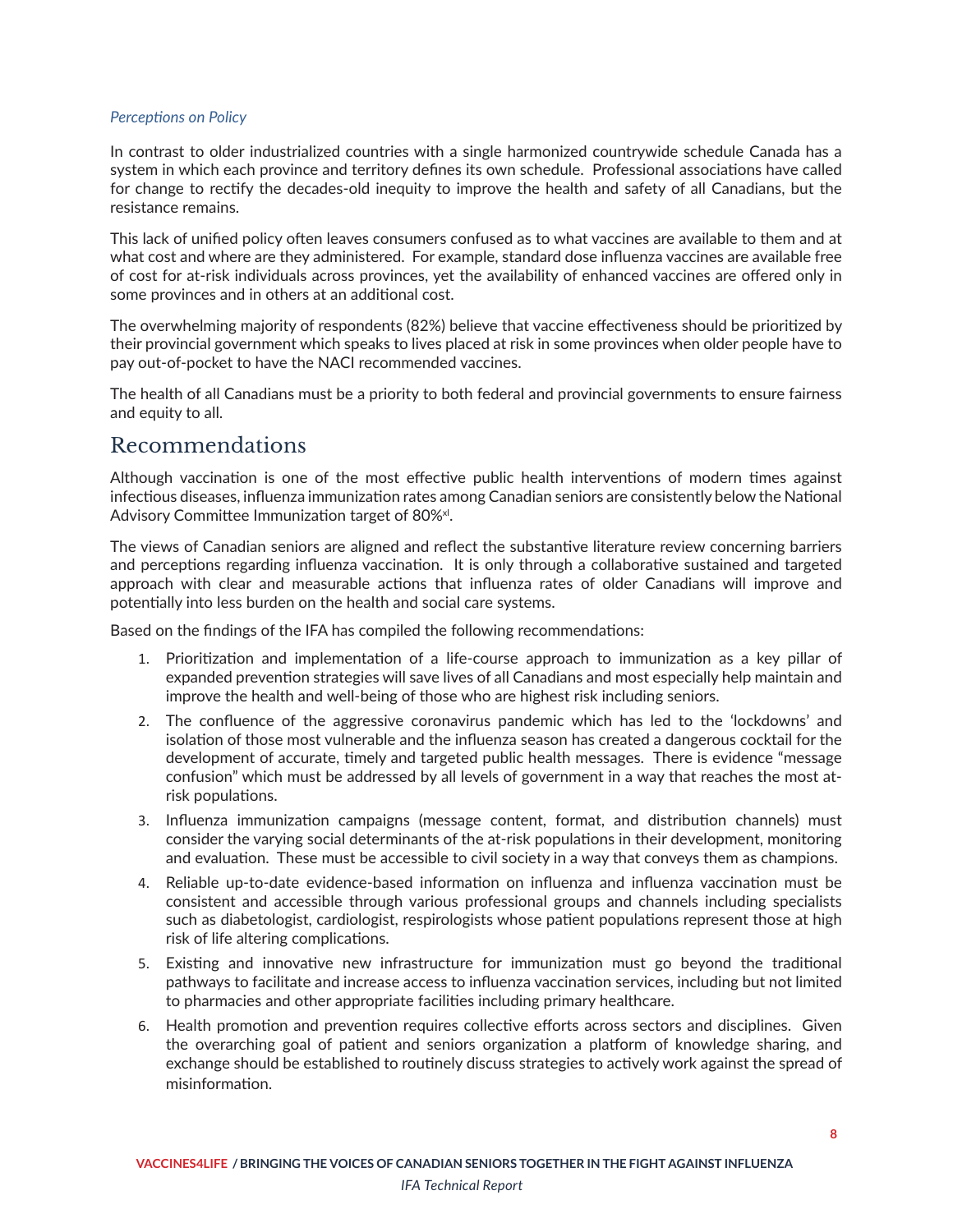# <span id="page-10-0"></span>Conclusion

Although vaccination is one of the most effective public health interventions of modern times against infectious diseases, influenza immunization rates among Canadian seniors are consistently below the National Advisory Committee Immunization target of 80%<sup>xij</sup>. Despite vaccines becoming an essential public health action and a human right, many seniors experience barriers and are denied this right.

*Bringing the Voices of Canadian Seniors Together in the Fight Against Influenza* sought to better understand the barriers facing Canadian seniors to influenza vaccination through both a literature review and survey. The information collected provides a clear roadmap of changes that need to be undertaken to improve adult influenza vaccination uptake rates across Canada.

Action needs to be taken to prioritize the importance of a life-course approach to immunization as a key pillar of expanded prevention strategies that will save lives, especially amongst those most at-risk. Accompanying the importance of prioritization of a life-course approach to immunization is the need to improve infrastructure to immunization and development of strong influenza immunization campaigns.

It is evident from the survey that the COVID-19 pandemic has led to "message confusion" leading individuals to believe that the lockdowns and use of masks decreases their chances of contracting influenza. There is also evidence that individuals believe that COVID-19 vaccines will protect them against influenza. Influenza immunization campaigns must consider this and the varying social determinants of at-risk populations and develop message content, format and distribution channels that makes this important information accessible.

*Bringing the Voices of Canadian Seniors Together in the Fight Against Influenza* for the first time sought to incorporate the largely absent voices of Canadian seniors into policy. The project identifies actions that need to be undertaken to improve adult influenza vaccination rates across Canada.

## *Acknowledgements*

IFA sincerely thanks and acknowledges the participants involved in the survey for taking the time to respond to the survey and share their perspectives on influenza, influenza vaccines and influenza vaccine policies. Furthermore, IFA would like to thank Sanofi Canada for the funding of this project through an unrestricted educational grant.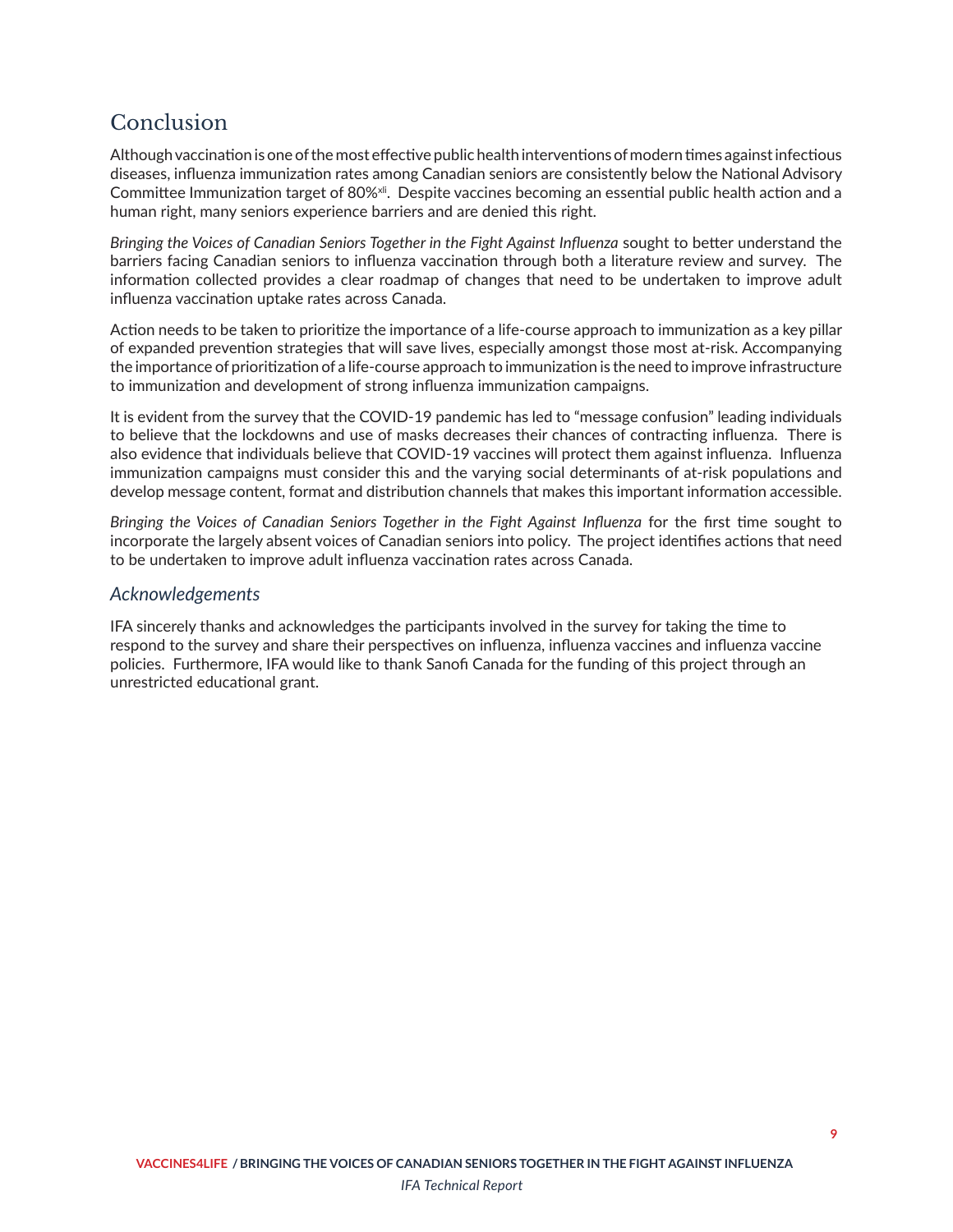# <span id="page-11-0"></span>References

[i](#page-2-0) Seniors and Aging Statistics. (2021). Statistics Canada. Retrieved from: https://www.statcan.gc.ca/eng/ subjects-start/seniors and aging.

[ii](#page-2-0) Government of Canada. (2014). Action for Seniors Report. Retrieved from: https://www.canada.ca/en/ employment-social-development/programs/seniors-action-report.html.

[iii](#page-2-0) World Health Organization. (2020). Ageing: Healthy ageing and functional ability. Retrieved from: https:// www.who.int/westernpacific/news/q-a-detail/ageing-healthy-ageing-and-functional-ability.

[iv](#page-2-0) World Health Organization. (2020). Ageing: Healthy ageing and functional ability. Retrieved from: https:// www.who.int/westernpacific/news/q-a-detail/ageing-healthy-ageing-and-functional-ability.

[v](#page-2-0) Statistics Canada. (2021). Leading Cause of death, total population, by age group. Retrieved from: https:// www150.statcan.gc.ca/t1/tbl1/en/tv.action?pid=1310039401.

[vi](#page-2-0) HealthLinkBC. (2020). Influenza (Flu) Immunization: Myths and Facts. Retrieved from: https://www. healthlinkbc.ca/healthlinkbc-files/flu-vaccine-myth-facts.

[vii](#page-2-0) Schaffner, W., Van Buynder, P., McNeil, S., & Oesterhaus, A. D. M. E. (2017). Seasonal influenza Immunization: Strategies for older adults. The International Journal of Clinical Practice, 72, 1-11.

[viii](#page-2-0) Immunize Canada. (2020). Influenza and Pneumococcal Immunization Awareness Campaign. Retrieved from: https://immunize.ca/influenza-campaign.

[ix](#page-2-0) Gionet, L. (2015, October 27). Flu Vaccination Rates in Canada. Statistics Canada, 82(624), 5. Retrieved from: https://www150.statcan.gc.ca/n1/pub/82-624-x/2015001/article/14218-eng.htm.

[x](#page-3-0) Nagata, J. M., Hernandez-Ramos, I., Kurup, A. S., Albrecht, D., Vivas-Torrealba, C., & Franco-Paredes, C. (2011). Social Determinants of Health and Seasonal Influenza Vaccination in Adults >65 years: A Systematic Review of Qualitative and Quantitative Data. BMC Public Health, 13(388), 2-25.

[xi](#page-3-0) World Health Organization. (2020). Basic Documents, Forty-ninth Edition. Retrieved from: https://bit. ly/35oRSof.

[xii](#page-3-0) Evans, M. R., Prout, H., Prior, L., Tapper-Jones, L. M., & Butler, C. C. (2007). A Qualitative Study of Lay Beliefs About Influenza Immunization in Older People. British Journal of General Practice, 352-358.

[xiii](#page-3-0) Evans, M. R., Prout, H., Prior, L., Tapper-Jones, L. M., & Butler, C. C. (2007). A Qualitative Study of Lay Beliefs About Influenza Immunization in Older People. British Journal of General Practice, 352-358.

[xiv](#page-3-0) World Health Organization (2021, March 18). Global Report on Ageism. Retrieved from: https://www. who.int/teams/social-determinants-of-health/demographic-change-and-healthy-ageing/combattingageism/global-report-on-ageism.

[xv](#page-3-0) Andrew, M., Gilca, V., Waite, N. & Pereira, J. (2019). Examining the knowledge, Attitudes and experiences of Canadian seniors Towards influenza (the EXACT Survey). BMC Geriatrics, 19 (178), 1-15. DOI: https://doi. org/10.1186/s12877-019-1180-5.

[xvi](#page-4-0) Andrew, M., Gilca, V., Waite, N. & Pereira, J. (2019). Examining the knowledge, Attitudes and experiences of Canadian seniors Towards influenza (the EXACT Survey). BMC Geriatrics, 19 (178), 1-15. DOI: https://doi. org/10.1186/s12877-019-1180-5.

[xvii](#page-4-0) Santibanez, T. A., Nowalk, P. M., Zimmerman, R. K., Jewell, I. K., Bardella, I. J., Wilson, S. A., & Terry, M. A. (2002). Knowledge and Beliefs About Influenza, Pneumococcal Disease, and Immunizations Among Older People. The American Geriatrics Society, 50(10), 1711-1716.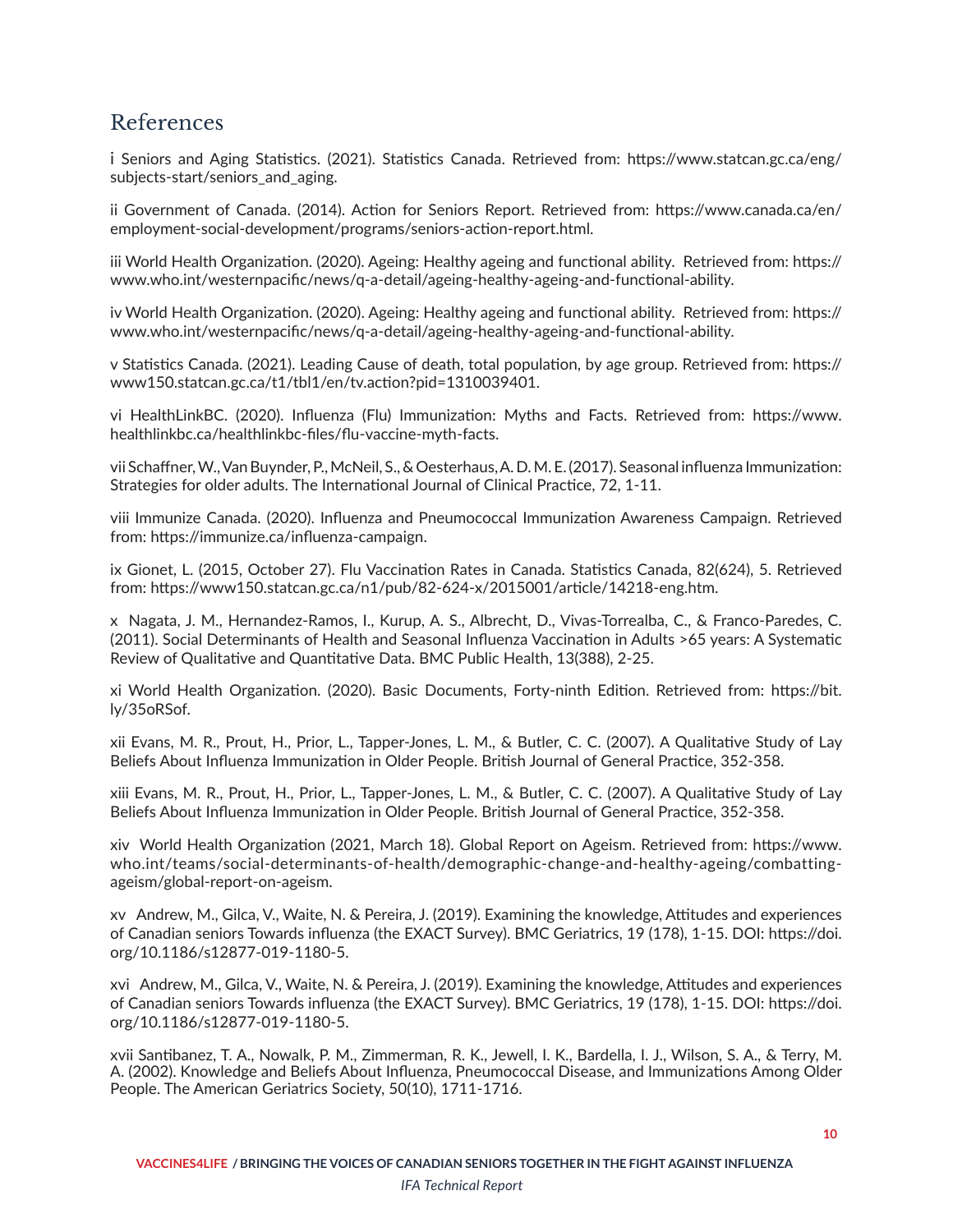<span id="page-12-0"></span>[xviii](#page-4-0) Andrew, M., Gilca, V., Waite, N. & Pereira, J. (2019). Examining the knowledge, Attitudes and experiences of Canadian seniors Towards influenza (the EXACT Survey). BMC Geriatrics, 19 (178), 1-15. DOI: https://doi. org/10.1186/s12877-019-1180-5.

[xix](#page-4-0) International Federation on Ageing (2020, October 26). Messages Matter: A Spotlight on Influenza Vaccination Campaigns. Retrieved from: https://www.vaccines4life.com/wp-content/uploads/2020/10/ Technical-Report\_-Final.pdf.

[xx](#page-4-0) Sinha, S., Dunning, J., Wong, I., Nicin, M., & Woodward, S. (2018). The Underappreciated Burden of Influenza Amongst Canada's Older Population. And What We Need to Do About it. National Institute on Ageing. Retrieved from: https://static1.squarespace.com/static/5c2fa7b03917eed9b5a436d8/t/5eea848d5 accdf77c86b0e34/1592427668735/Burden%2Bof%2BInfluenza%2B-%2BApril%2B2019.pdf.

[xxi](#page-4-0) International Federation on Ageing (2020, October 26). Messages Matter: A Spotlight on Influenza Vaccination Campaigns. Retrieved from: https://www.vaccines4life.com/wp-content/uploads/2020/10/ Technical-Report\_-Final.pdf.

[xxii](#page-4-0) Lorini, C., Santomauro, F., Donzellini, M., Capecchi, L., Bechini, A., Boccalini, S., Bonanni, & Bonaccorsi, G. (2018). Health Literacy and vaccination: A systematic review. Human Vaccines and Immunotherapeutics, 14(2), 478-488.

[xxiii](#page-4-0) Lorini, C., Santomauro, F., Donzellini, M., Capecchi, L., Bechini, A., Boccalini, S., Bonanni, & Bonaccorsi, G. (2018). Health Literacy and vaccination: A systematic review. Human Vaccines and Immunotherapeutics, 14(2), 478-488.

[xxiv](#page-4-0) Ward, L., & Draper, J. (2007). A review of the factors involved in older people's decision making with regard to influenza vaccination: a literature review. Journal of Clinical Nursing, 17(1), 5-16.

[xxv](#page-4-0) Famanara, N., Sherrard, L., Dube, E., & Gilbert, N. L. (2017). Determinants of non-vaccination against seasonal influenza in Canadian adults: findings from the 2015-2016 Influenza Immunization Coverage Survey. Canadian Journal of Public Health, 109(3), 369-378.

[xxvi](#page-4-0) Pereira, J., Gilca V., Waite N., & Andrew, M. (2019). Canadian older adults' perceptions of effectiveness and value of regular high-dose influenza vaccines. Human Vaccines and Immunoterapeutics, 15(2), 487-495. DOI:10.1080/21645515.2018.1520580.

[xxvii](#page-4-0) Eilers, R., Krabbe, P.F.M., Melker, H.E. (2014). Factors Affecting the Uptake of Vaccination by the Elderly in Western Society. Preventative Medicine, 69, 224-234.

[xxviii](#page-4-0) CanAge (2021). Adult Vaccination in Canada: Cross-Country Report Card 2021. Retrieved from: https:// www.canage.ca/work/vaccine-report/.

[xxix](#page-4-0) Isenor, E. J., O'Reily, B. A., & Bowles, S. K. (2018). Evaluation of the impact of immunization policies, including the addition of pharmacists as immunizers, on influenza vaccination coverage in Nova Scotia, Canada: 2006-2016. BMC Public Health, 18(787), 1-8.

[xxx](#page-5-0) Shooshtari, S., Menec, V., Swift, A., & Tate, R. (2020). Exploring the ethno-cultural variations in how older Canadians define healthy aging: The Canadian Longitudinal Study on Aging (CLSA). Journal of Aging Studies, 52, 1-8.

[xxxi](#page-5-0) Pearson, W. S., Zhao, G., & Ford, E. S. (2011). An Analysis of Language as a Barrier to Receiving Influenza Vaccinations among an Elderly Hispanic Population in the United States. Advances in Preventative Medicine, 1-7.

[xxxii](#page-5-0) Rangel, M. C., Shoenback, V. J., Weigle, K. A., Hogan, V. K., Strauss, R. P., & Bangdiwala, S. I. (2005). Racial and Ethnic Disparities in Influenza Vaccination Among Elderly Adults. Journal of General Internal Medicine, 20(5), 426-431.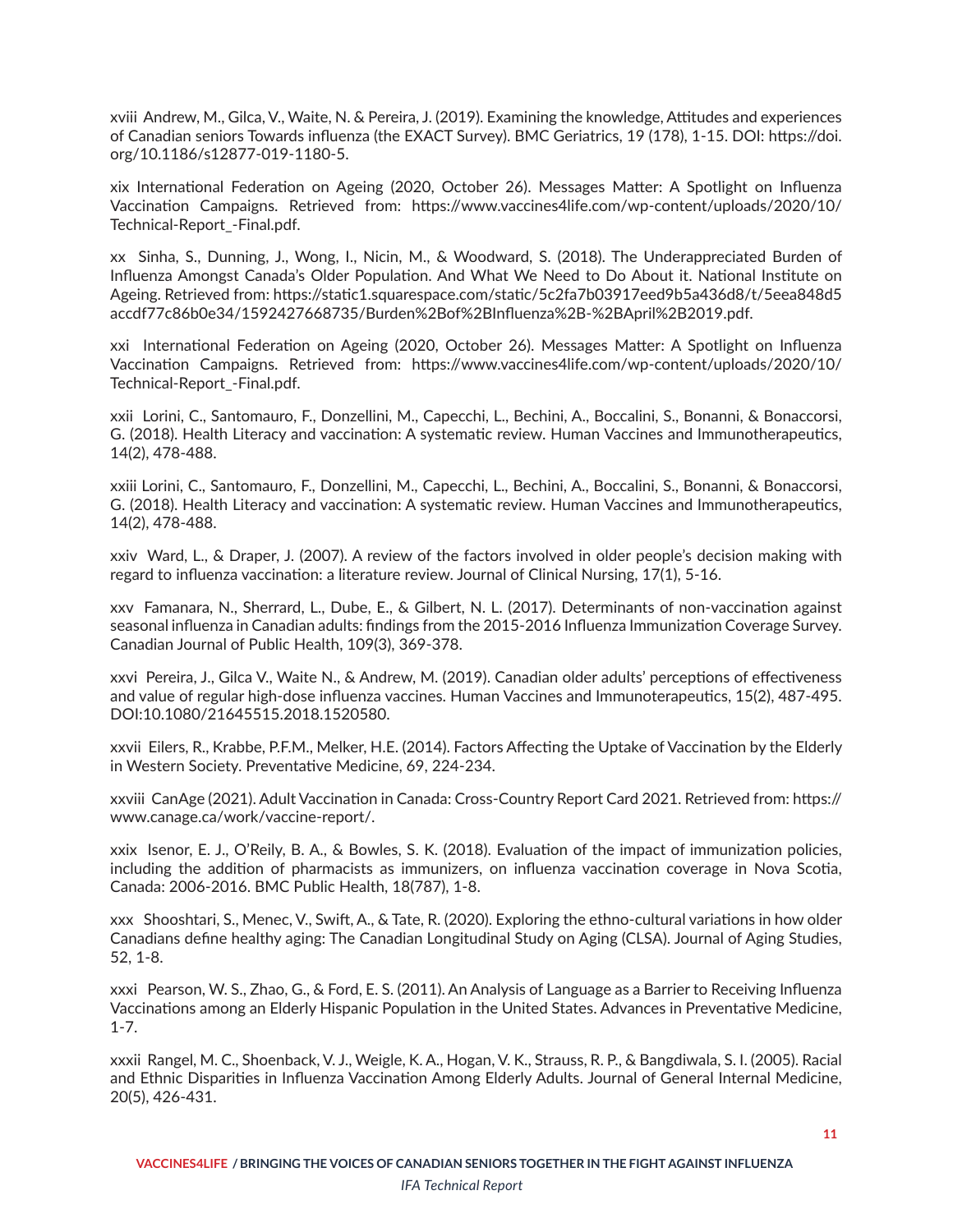<span id="page-13-0"></span>[xxxiii](#page-5-0) McIntyre, A., Zecevic, A. & Diachun, L. (2014). Influenza Vaccinations: Older Adults' Decision-Making Process. Canadian Journal on Aging, 33(1), 95.

[xxxiv](#page-5-0) Evans, M. R., & Watson, P. A. (2003). Why do older people not get immunized against influenza? A community survey. Vaccine, 21, 2421-2427.

[xxxv](#page-5-0) Mangtani, P., Breeze, E., Stirling, S., Hanciles, S., Kovats, S., & Fletcher, A. (2006). Cross-sectional survey of older peoples' views related to influenza vaccine uptake. BMC Public Health, 6(2), 249.

[xxxvi](#page-5-0) Burns, V. E., Ring, C., Carroll, D. (2005). Factors influencing influenza vaccination uptake in an elderly, community-based sample. Vaccines, 23(27), 3604-3608.

[xxxvii](#page-5-0) Santos, A. J., Kislaya, I., Machado, A., & Nunes, B. (2016). Beliefs and Attitudes Towards the Influenza Vaccine in High-Risk Individuals. Epidemiology and infection, 145(9), 1786-1796.

[xxxviii](#page-6-0) Martinez-Baz, I., Aguilar, I., Moran, J., Albeniz, E., Aldaz, P., & Castilla, J. (2012). Factors Associated with Continued Adherence to Influenza Vaccination in the Elderly. Preventative Medicine, 55(3), 246-250.

[xxxix](#page-6-0) Nichol, K. K., Nordin, J., Mullooly, J., Lask, R., Fillbrandt, K., & Iwane, M. (2003). Influenza Vaccination and Reduction in Hospitalizations for Cardiac Disease and Stroke Among the Elderly. The New England Journal of Medicine, 348(14), 1322-1332.

[xl](#page-9-0) Gionet, L. (2015, October 27). Flu Vaccination Rates in Canada. Statistics Canada, 82(624), 5. Retrieved from: https://www150.statcan.gc.ca/n1/pub/82-624-x/2015001/article/14218-eng.htm.

[xli](#page-10-0) Gionet, L. (2015, October 27). Flu Vaccination Rates in Canada. Statistics Canada, 82(624), 5. Retrieved from: https://www150.statcan.gc.ca/n1/pub/82-624-x/2015001/article/14218-eng.htm.